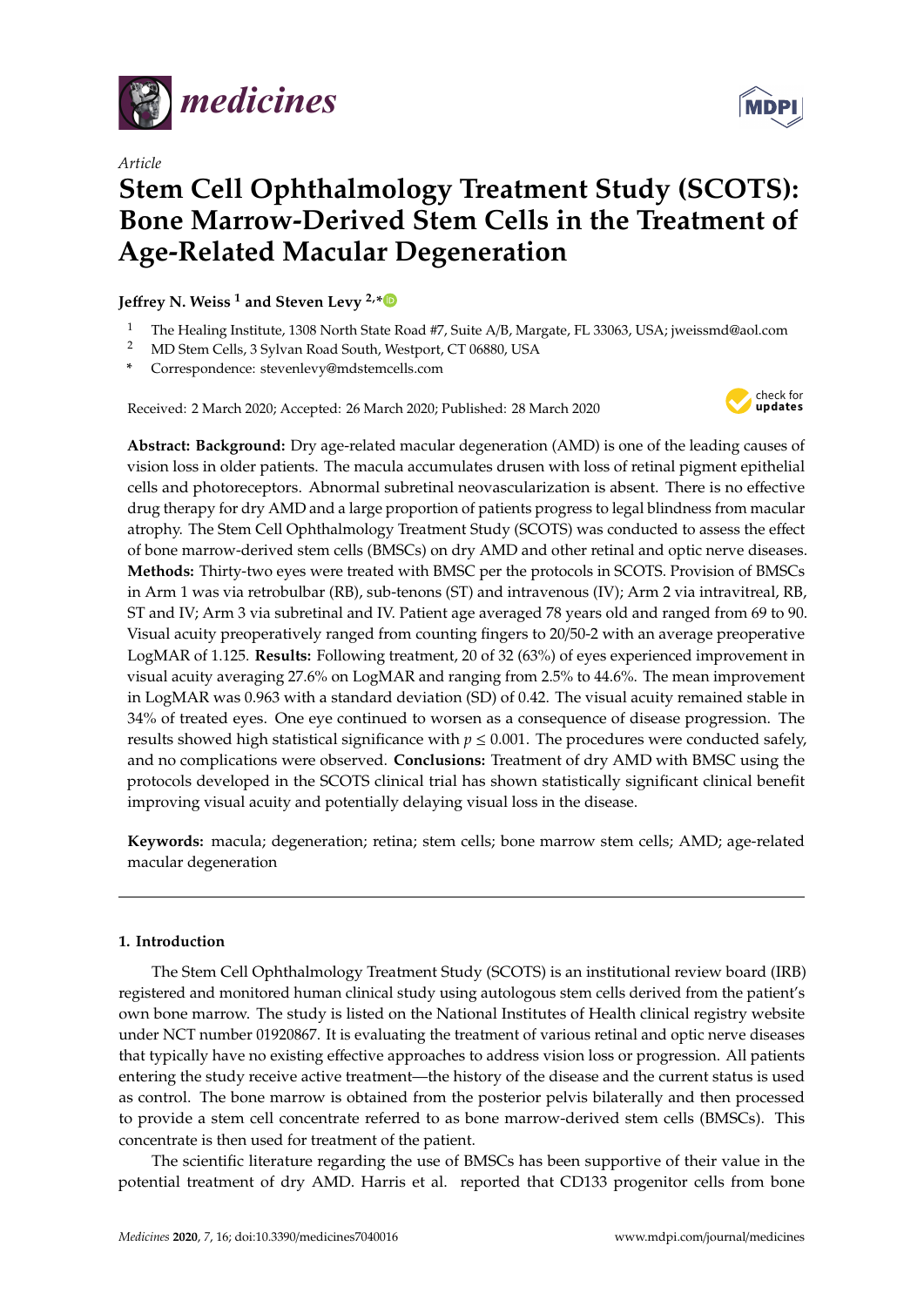marrow were capable of retinal pigment epithelium (RPE) repair by homing to the injured tissue, differentiating into RPE-like cells and allowing the recovery of visual cycling on electroretinogram (ERG) [\[1\]](#page-11-0). Gong reported subretinal injection of bone marrow mesenchymal stem cells (BM-MSCs) with their transdifferentiation into glial, photoreceptor and retinal pigment epithelial cells [\[2\]](#page-11-1). Jiang et al. showed a reduction in the size of laser retinal injuries following intravenous injection of BM-MSCs in mice, likely by reducing retinal cell apoptosis [\[3\]](#page-11-2). In reviewing the potential of stem cells in retinal regeneration, Becker et al. of the University College of London and Moorfields discuss multiple different stem cells including human Müller stem cells [\[4\]](#page-11-3). Further expanding on this area, Pesaresi et al. showed that endogenous BMSCs introduced into a murine retina fused with Müller cells and differentiated into ganglion and amacrine cells [\[5\]](#page-11-4).

Our use of autologous BMSC in SCOTS is compliant with the United States Food and Drug Administration (FDA) utilization guidelines for autologous cellular material. When performed in such a compliant fashion, the FDA considers the use of autologous BMSCs as a "practice of medicine" and not an investigative new drug (IND). As SCOTS is performed in a compliant fashion, and this is not an IND, the FDA does not take a position to approve the procedure or not.

The SCOTS study has no grants or other financial support. SCOTS is a patient-funded study and patients pay in order to participate.

The protocol for the treatment of the original SCOTS is continued in the follow-on Stem Cell Ophthalmology Treatment Study II (SCOTS 2) which is also IRB registered and approved; NCT 03011541. Based on the experience gained and data collected from the initial SCOTS trial, it is now typical for patients in SCOTS 2 to be assigned to Arm 1, which provides retrobulbar, sub-tenons and intravenous injections of BMSC, avoiding intraocular procedures.

In the original SCOTS trial, there was a much lower than anticipated incidence of adverse events (AE) such as retinal detachment following treatment with Arm 2 or 3. As we could detect no apparent difference in responses in patients treated in Arm 2 or 3 when compared to Arm 1, it was decided in the SCOTS 2 trial to enroll patients only in Arm 1 to reduce the potential incidence of AE to zero if possible.

# **2. Materials and Methods**

The inclusion and exclusion patient criteria for SCOTS have been presented repeatedly in a number of prior published papers [\[6](#page-11-5)[–10\]](#page-11-6). They are reiterated here to facilitate the readers' access:

- Have objective, documented damage to the retina or optic nerve unlikely to improve OR have objective, documented damage to the retina or optic nerve that is progressive AND have less than or equal to 20/40 best-corrected central visual acuity in one or both eyes AND/OR an abnormal visual field in one or both eyes;
- Be at least 3 months post-surgical treatment intended to treat any ophthalmologic disease and be stable;
- If under current medical therapy (pharmacologic treatment) for a retinal or optic nerve disease be considered stable on that treatment and unlikely to have visual function improvement (for example, glaucoma with intraocular pressure stable on topical medications but visual field damage);
- Have the potential for improvement with BMSC treatment and be at minimal risk of any potential harm from the procedure;
- Be 18 years of age or older;
- Be medically stable and able to be medically cleared by their primary care physician or a licensed primary care practitioner for the procedure. Medical clearance means that in the estimation of the primary care practitioner, the patient can reasonably be expected to undergo the procedure without significant medical risk to health.

Exclusion criteria include:

• Patients who are not capable of an adequate ophthalmologic examination or evaluation to document the pathology;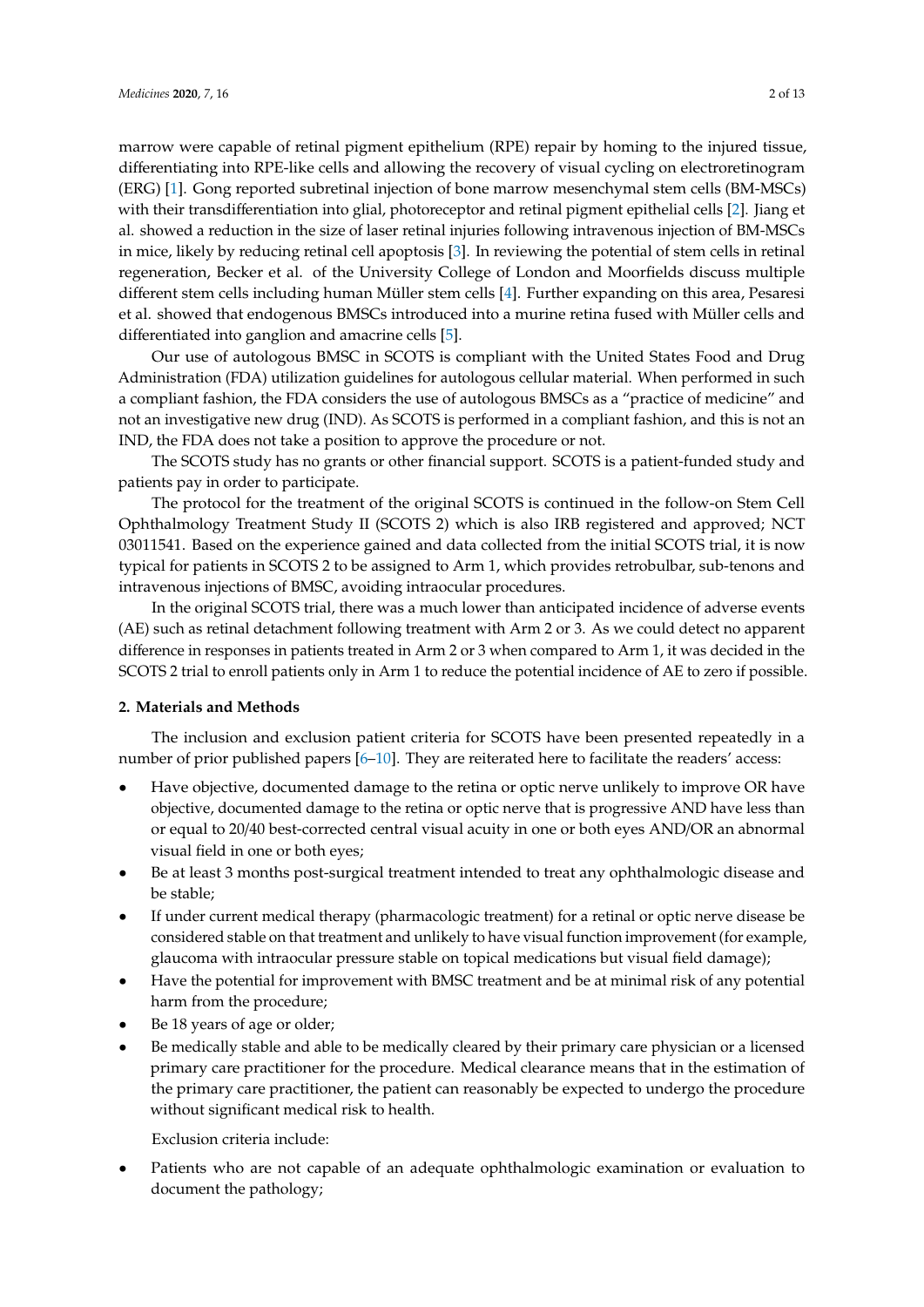- Patients who are not capable or not willing to undergo follow up eye exams with the Principal Investigator or their ophthalmologist or optometrist as outlined in the protocol;
- Patients who are not capable of providing informed consent;
- Patients who may be at significant risk to general health or to the eyes and visual function should they undergo the procedure.

There are three arms of SCOTS with the type of treatment chosen based on the degree of visual loss, etiology of visual loss, associated risk factors for the treatment arms and the patient's medical risk status. Bilateral treatment is provided assuming both eyes meet eligibility requirements. As these are autologous stem cells, no immunosuppression is required.

An FDA cleared Class 2 medical device is used to separate the bone marrow aspirate into a stem cell concentrate. This concentrate has averaged 1.2 billion total nucleated cells (TNCs) including mesenchymal stem cells in approximately 14–15 cm<sup>3</sup> of concentrate. The concentrate was analyzed from a 1 cm<sup>3</sup> sample via flow cytometry. No evaluation of specific Cluster Differentiation (CD) markers was performed. The retrobulbar injection consists of  $3 \text{ cm}^3$  of concentrate with an average of approximately 240 million TNCs; sub-tenons injection of 1 cm<sup>3</sup> with an average of approximately 80 million TNCs; intravitreal injection of 0.05 cm<sup>3</sup> with an average of approximately 4 million TNCs subretinal injection of approximately  $0.1 \text{ cm}^3$  with approximately 8 million TNCs and intra-optic nerve injection of approximately  $0.1 \text{ cm}^3$  with approximately 8 million TNCs. The remainder of the concentrate is injected intravenously.

Arm 1 consists of the stem cell concentrate injected retrobulbar and sub-tenons followed by intravenous infusion. Patients with ophthalmic conditions that preclude safe or effective utilization of intravitreal injection of concentrate, such as the presence of silicone oil, may be offered Arm 1 if meeting inclusion criteria.

Arm 2 consists of the administration of retrobulbar, sub-tenons and intravitreal concentrate followed by intravenous infusion. Patients meeting inclusion criteria with a visual acuity between 20/40 and 20/200 in one or both eyes and/or visual field loss may be offered Arm 2.

Arm 3 is reserved for retinal and optic nerve patients with severe visual loss (visual acuity of 20/200 or worse in at least one eye). Typically, patients admitted to Arm 3 have poorer vision (less than 20/200). Arm 3 consists of the better-seeing eye receiving the same treatment as Arm 1 or more typically, Arm 2, and the eye with more extensive visual acuity loss receiving a core pars plana vitrectomy with injection of subretinal or intra-optic nerve concentrate followed by the infusion of intravenous stem cells. Monocular patients are not eligible for Arm 3.

Follow up examinations are required at 1, 3, 6, and 12 months post-treatment with reporting of the eye exam results to the Principal Investigator and the Study Director.

The study and data accumulation were carried out with approval from the National Institutes of Health (NIH) and Office for Human Research Protections (OHPR) compliant Institutional Review Board (IRB). Informed consent for the research was obtained from each participating patient, and the data is protected in accordance with HIPAA regulations.

The preoperative exclusion criteria were: no light perception (NLP) vision, presence of concurrent untreated or unstable ocular disease, patient unwillingness to sign the informed consent form, inability to adhere to prescribed behavior including avoidance of smoking, unwillingness to adhere to post-operative instructions, or obtain and provide required follow up eye exams and data.

All patients enrolled in this study underwent a comprehensive ophthalmologic examination, including significant past medical and ocular history, best-corrected Snellen and Early Treatment Diabetic Retinopathy Study (ETDRS) visual acuities, anterior segment biomicroscopy, measurement of intraocular pressure and dilated fundus examination. Automated perimetry (if possible dependent on the degree of visual loss), ocular coherence tomography (OCT) and fundus photography were performed. If there was a suspicion of neovascularization, a fluorescein angiogram was done. The approximate duration of visual loss was obtained from the patient and from a review of the patient's medical records.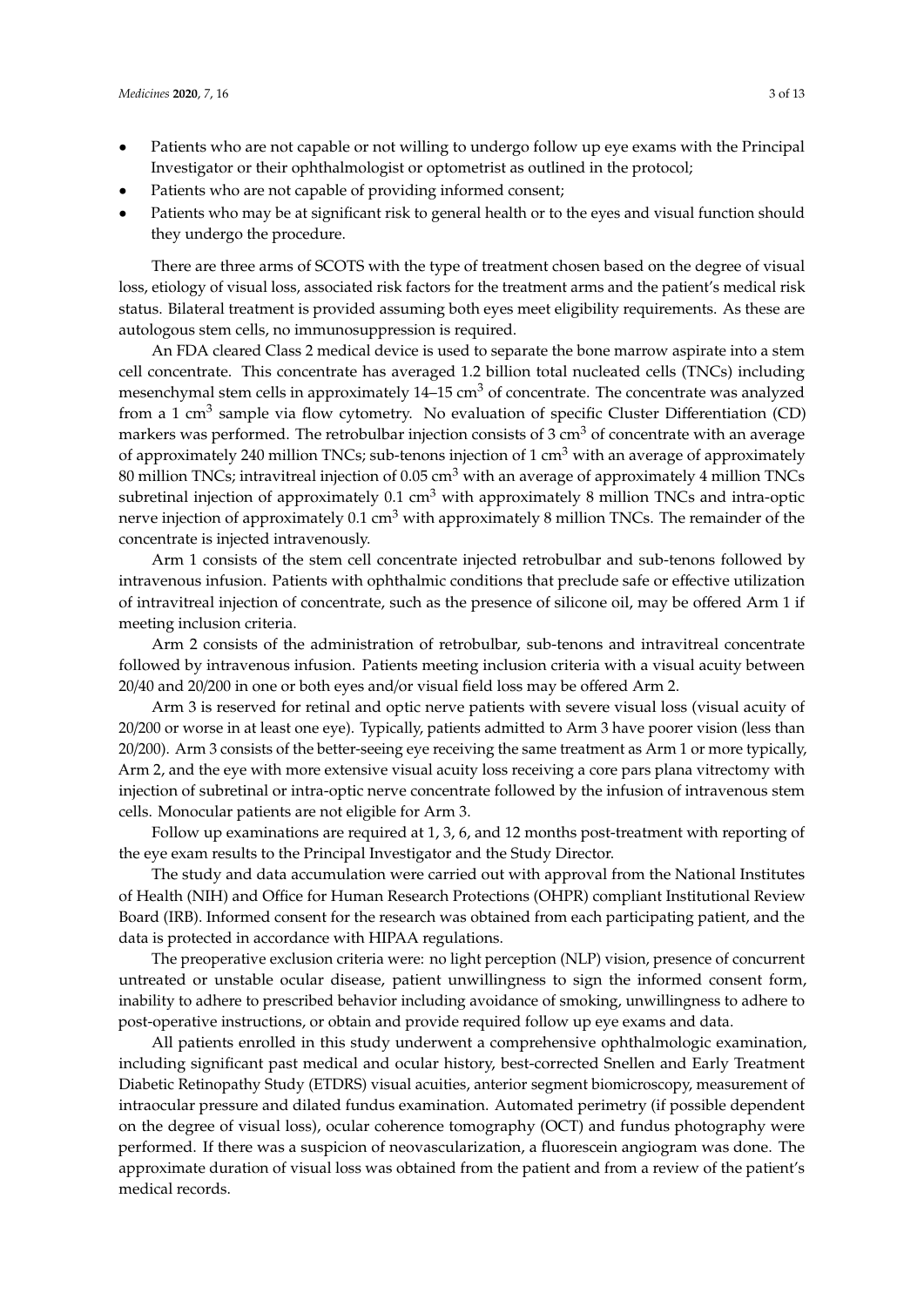The visual acuity for patients with less than 20/400 on the Snellen chart (i.e., inability to see the largest projected Snellen optotype) was measured using a 20/200 "E" card held at varying premeasured distances until the patient reported visualization (the optotype was held in front of the patient but eccentric gaze was permitted). In reporting visions in eyes less than 20/1000, count fingers was recorded.

During follow-up examinations, practitioners without a 20/200 "E" card were permitted to directly report count fingers (CF). Vision was judged to be hand motions (HM) if the hand-held optotype could not be visualized at 1 foot, but the patient could perceive hand motions. Patients with ETDRS visual acuities less than 5/200 were checked for the ability to perceive hand motions. Patients who could only perceive light or not perceive light were recorded as "light perception" or "no light perception", respectively [\[6](#page-11-5)[–10\]](#page-11-6).

The patients who contacted the study were all provided the same introductory material by email. Patient questions were answered. No attempt was made to preselect, encourage or discourage patient application. For those patients who forwarded a suitable exam for evaluation, all patients meeting inclusion criteria and avoiding exclusion criteria were offered the opportunity to participate. This report is the result of the patients who entered the study and provided the post-operative data requested over the year following treatment.

Patients were selected for each arm based on the degree of visual loss at the preoperative visit. Worse vision was more typical to engender an offer of Arm 2 than Arm 1. However, if there were factors that would potentially create a greater risk of complications in the judgment of the principal investigator, a less aggressive arm would be selected. After analysis, no statistical difference in response was noted between Arm 1 and Arm 2.

All patients received anesthesia for the procedure. This was either general anesthesia under laryngeal mask anesthesia (LMA) or intravenous sedation and monitoring called monitored anesthesia care (MAC) at the discretion of the anesthesiologist based on medical assessment.

A standard bone marrow trocar was used for bone marrow aspiration. Separation of the stem cell fraction was performed with an Arthrex cPRP and bone marrow processing system. No media or storage of cells was used. Retrobulbar and sub-,tenons injections were performed in the standard fashion.

Preoperative examinations and follow up criteria have been presented in numerous previously published papers by the authors. They are reiterated here to facilitate understanding of the SCOTS procedures by readers:

Each participating patient underwent an extensive discussion in which the experimental nature of the proposed surgery was stressed. All surgeries were performed in an out-patient ambulatory surgery center by one of the authors (JNW).

Examinations were performed the day before surgery and after surgery at 1 and 3 days by one of the authors (JNW). As the patients came from distant geographical locations, postoperative examinations at 1, 3, 6, and 12 months were performed by the patient's local eye physician. Patients were included in this report if they or their eye physician had provided follow up eye exams with visual acuity testing, which included at least the 6 months post-treatment exam.

Binocular visual acuity using Snellen line equivalents of LogMAR vision was used to assess overall patient results. Individual eyes were evaluated in the same fashion. Eyes with HM or CF vision were converted to Snellen lines of vision equivalents. Per this formula, HM is considered 20/20,000, decimal 0.001 and LogMAR 3.0; CF at 2 feet is considered 20/2000, decimal 0.01, LogMAR 2.0. This conversion is derived from the LogMAR scale, which is the log of the minimum angular resolution. Individual eyes were assessed using Snellen acuity including converting CF and HM to Snellen equivalents, which ranged from 20/800 to 20/1600. Patients with a visual acuity of less than CF at 4 feet or with reports of vision from follow up exams that reported CF without a specific distance, were classified as CF vision of 2 feet and considered a Snellen acuity of 20/2000, decimal 0.01, LogMAR 2.0. All visions of CF at 4 feet or better were reported as Snellen equivalents with concomitant decimal and LogMAR visions including extrapolation of LogMAR for CF 6 feet and CF 4 feet. LP vision was not reported as LogMAR. For calculations of lines of vision and percentage improvements or loss, additional individual letters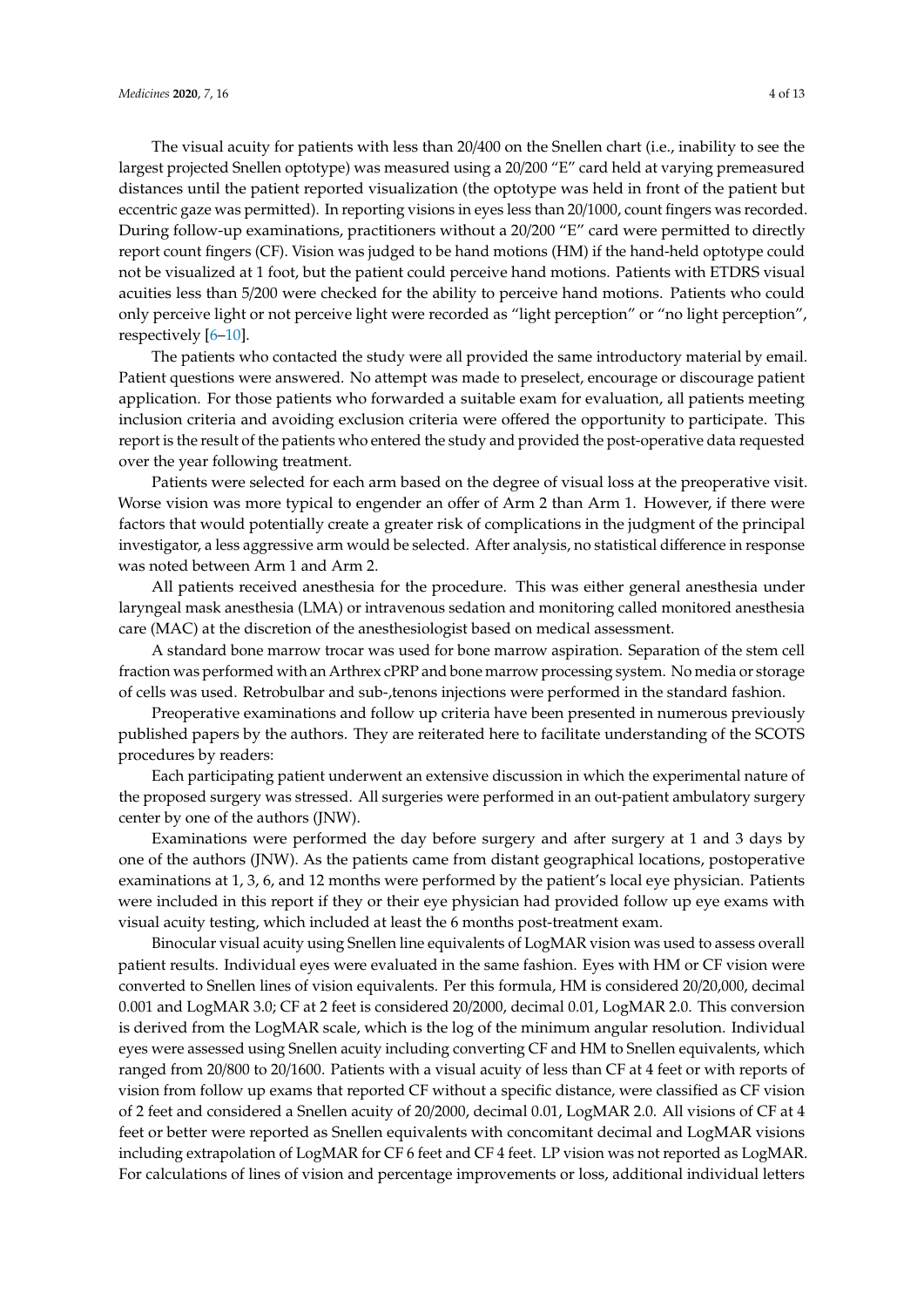(the + or − recorded in acuity) were not utilized. In calculating the percentage of change in improved eyes, the delta or difference between the LogMAR pre-procedure acuity and post-procedure acuity was divided by the pre-procedure acuity to compare the amount of improvement to baseline vision. This can be written as pre-LogMAR – post-LogMAR/pre LogMAR.

The study was conducted in accordance with the precepts established by the Helsinki Declaration. Human investigations were performed with informed consent under the approval of an Institutional Review Board. Ethical approval code: ICMS-2013-0019, Date of approval: 30 July 2013.

#### **3. Results**

A summary of the patient's demographic data and acuity results is presented in Table [1.](#page-7-0) In this study, if both eyes meet study eligibility, both eyes received stem cell treatment. Bilateral treatment was felt to be safe as the initial 75 SCOTS patients received uniocular treatment without complication.

The preoperative visual acuity ranged from counting fingers at 2 feet to 20/50. Postoperatively, the visual acuity was counting fingers at 4 feet to 20/40.

Eight patients were Arm 1 in one eye, and Arm 2 in the other eye, 5 patients were Arm 2 in each eye, one patient was Arm 3 in one eye and Arm 2 in the other, one patient Arm 3 in one eye and Arm 1 in the other, and one patient was Arm 1 in each eye. There were no intraoperative complications.

Of the 32 treated eyes, the visual acuity of 11 (34%) experienced a 2 to 9 line improvement, 9 (28%) experienced a less than 2 line improvement, 11 (34%) remained stable, and 1 eye (3%) worsened. Improvement was experienced in 20/32 (63%) in a progressive condition.

Analyzing binocular improvement in the 16 patients revealed that 11 (69%) experienced an improvement in their day-to-day functional vision, there was no change in 4 (25%) patients, and 1 (0.06%) patient worsened (Table [2\)](#page-8-0).

Following treatment, 20 of 32 (63%) eyes experienced an improvement in visual acuity averaging 27.6% on LogMAR and ranging from 2.5% to 44.6%. The mean improvement in LogMAR was 0.963 with standard deviation (SD) of 0.42.

Analyzing acuity change in relation to treatment arm demonstrated an average improvement for 11 eyes treated in Arm 1 of 1.68 lines; for 19 eyes treated in Arm 2 of 1.29 lines; for 2 eyes treated in Arm 3 of 3.5 lines. The number of patients in Arm 3 was insufficient for comparison between arms. Assuming equal variance in an unpaired, two-tailed t-test, no statistically significant difference in visual improvement was detected in the comparison of Arm 1 with Arm 2. Assuming unequal variance (Welch t-test) and a one-tailed, paired (dependent) t-test also failed to establish a significant difference.

For statistical evaluation, a two-sample t-test was utilized. As data was of the visual acuity of the identical eyes compared prior and post-treatment, a dependent or paired t-test was utilized. Pre-treatment, the variance was 0.2108 and post-treatment the variance was 0.1786. Because this was nearly equal, a two-tailed test was employed. In achieving a probability of less than 0.001, a t value of 4.2036 exceeded the critical value of 3.633. This demonstrated strong statistical significance. When a Welch t-test was checked to allow any difference in variance, the values were identical.

One patient treated with Arm 2 in both eyes (OU) experienced a retinal detachment four months postoperatively, which was initially successfully repaired with a small improvement in vision, as compared to the preoperative SCOTS vision. Six months later, the patient re-detached, surgery was performed, and the retina re-attached. The patient's final visual acuity at 18 months postoperatively improved slightly from the preoperative Count Fingers (CF) at six inches to CF one foot OD postoperatively, and more significantly, from 20/400 to 20/150 OS. One Arm 2 patient experienced a postoperative worsening of vision from 20/200 to 20/400 at nine months postoperatively. The decrease in visual acuity was felt to be a progression of the patient's natural condition and not a complication of the SCOTS procedure.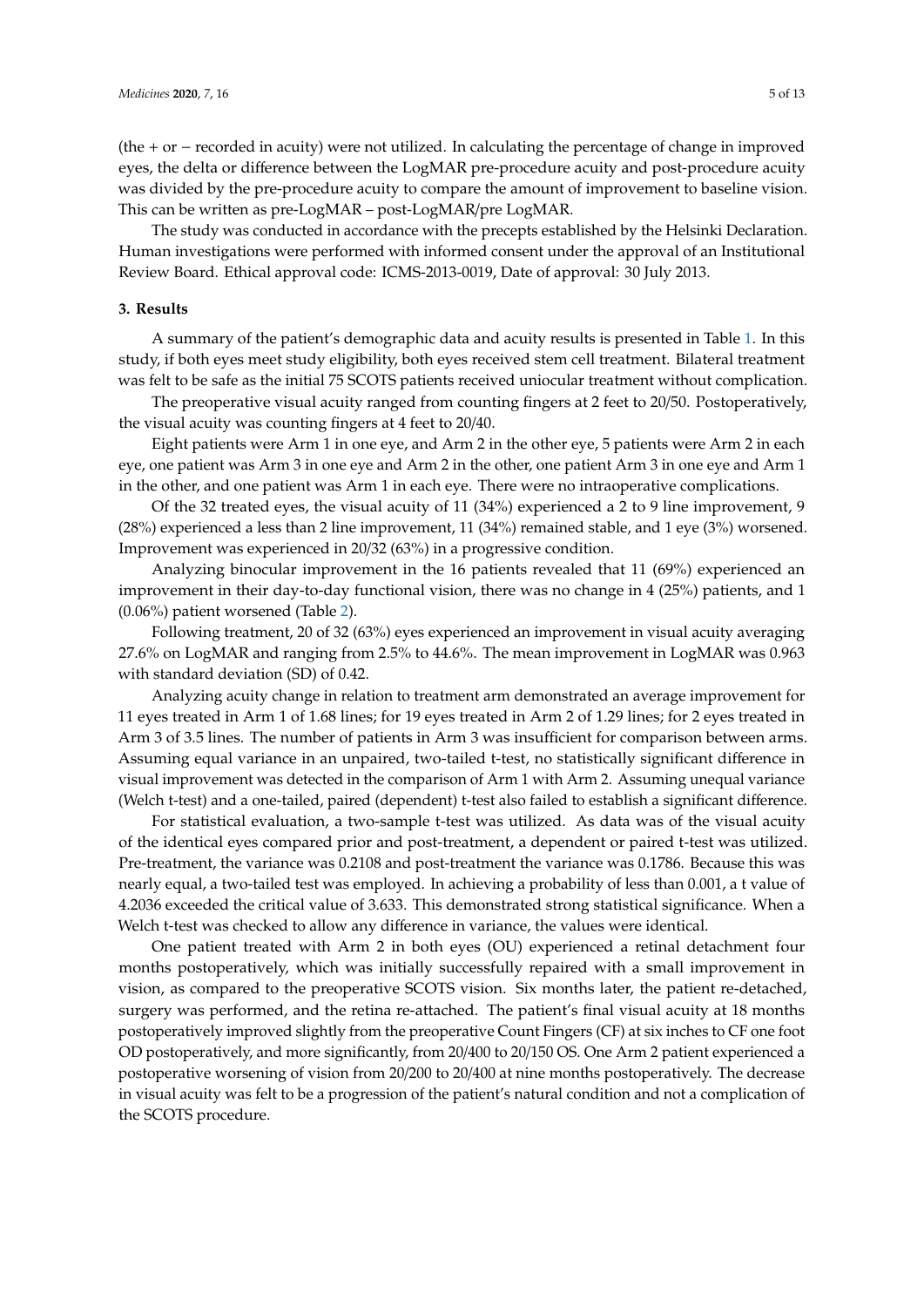| Patient<br>No. | Age<br>(yrs)/Gender | <b>Medical History</b>                     | <b>Ocular History</b>                             | Family<br>History        | <b>PVD</b><br>OD/OD | Arm # | Pre-Va OD<br>LM<br>(LogMAR) | Post-Va<br>OD LM Δ<br>LM/PreOp<br>$LM = \%$       | Pre-Va OS<br>LM           | Post-Va OS LM<br>$\Delta$ LM/PreOp<br>$LM = \%$                                                           | Comments                                                          |
|----------------|---------------------|--------------------------------------------|---------------------------------------------------|--------------------------|---------------------|-------|-----------------------------|---------------------------------------------------|---------------------------|-----------------------------------------------------------------------------------------------------------|-------------------------------------------------------------------|
| 1              | 78/M                |                                            | S/P cataract surgery<br><b>OD</b>                 | AMD                      | Y/Y                 | 2/1   | 20/400<br>1.3               | 20/400<br>1.3                                     | 20/400<br>1.3             | 20/400<br>1.3                                                                                             | Two<br>alcoholic<br>drinks/day<br>for "many<br>years"             |
| 2              | 73/M                | Hypertension                               | Laser 2006 OS CNV                                 | $\overline{\phantom{a}}$ | N/N                 | 2/1   | 20/200<br>1.0               | 20/100<br>0.7<br>$\Delta 0.3/1.0$<br>$=30%$       | 20/400<br>1.3             | 20/400<br>1.3                                                                                             | Two<br>alcoholic<br>drinks/day<br>for "many<br>$\,$ years<br>$\,$ |
| 3              | 83/F                | Hypertension/<br>Hyperchole-<br>sterolemia | S/P cataract surgery<br>OU                        | $\sim$                   | N/N                 | 2/1   | 20/400<br>1.3               | 20/400<br>1.3                                     | 20/200<br>$1.0\,$         | 20/80<br>0.6<br>$\Delta 0.4/1 = 20.3\%$                                                                   |                                                                   |
| $\overline{4}$ | 74/M                | Hypertension                               |                                                   | AMD                      | Y/Y                 | 2/1   | 20/100<br>0.7               | 20/70<br>0.55<br>$\Delta 0.15/0.7 =$<br>21.4%     | 20/100<br>0.7             | 20/70<br>0.55<br>$\Delta 0.15/0.7 = 21.4\%$                                                               | Two<br>alcoholic<br>drinks/day<br>for "many<br>years"             |
| 5              | $70/F$              | Cardiac Dis./<br>Hypothyroidism            | S/P cataract surgery<br>OU/S/P vitrectomy<br>(VH) | Cardiac<br>Dis./DM       | Y/hx<br>vitrectomy  | 1/2   | CF 6'<br>1.85               | 20/400<br>1.3<br>$\Delta 0.55/1.85$<br>$= 29.7\%$ | CF 2'<br>2.0<br>(20/2000) | CF4<br>1.95<br>(20/1000)<br>1.7<br>$\Delta 0.05/2 = 2.5\%$<br>(20/1000)<br>1.7<br>$\Delta 0.3/2.0 = 15\%$ | Smoked<br>$2 - 3$<br>cigars/day<br>for "many<br>years"            |
| 6              | 74/M                | Type 2 DM                                  | S/P cataract surgery<br><b>OU</b>                 | <b>DM</b>                | Y/Y                 | 2/1   | 20/400<br>1.3               | 20/200<br>1.0<br>$\Delta 0.3/1.3 =$<br>23%        | 20/70<br>0.55             | 20/60<br>0.48<br>$\Delta 0.07/0.55 = 12.7\%$                                                              |                                                                   |

**Table 1.** Visual acuity results.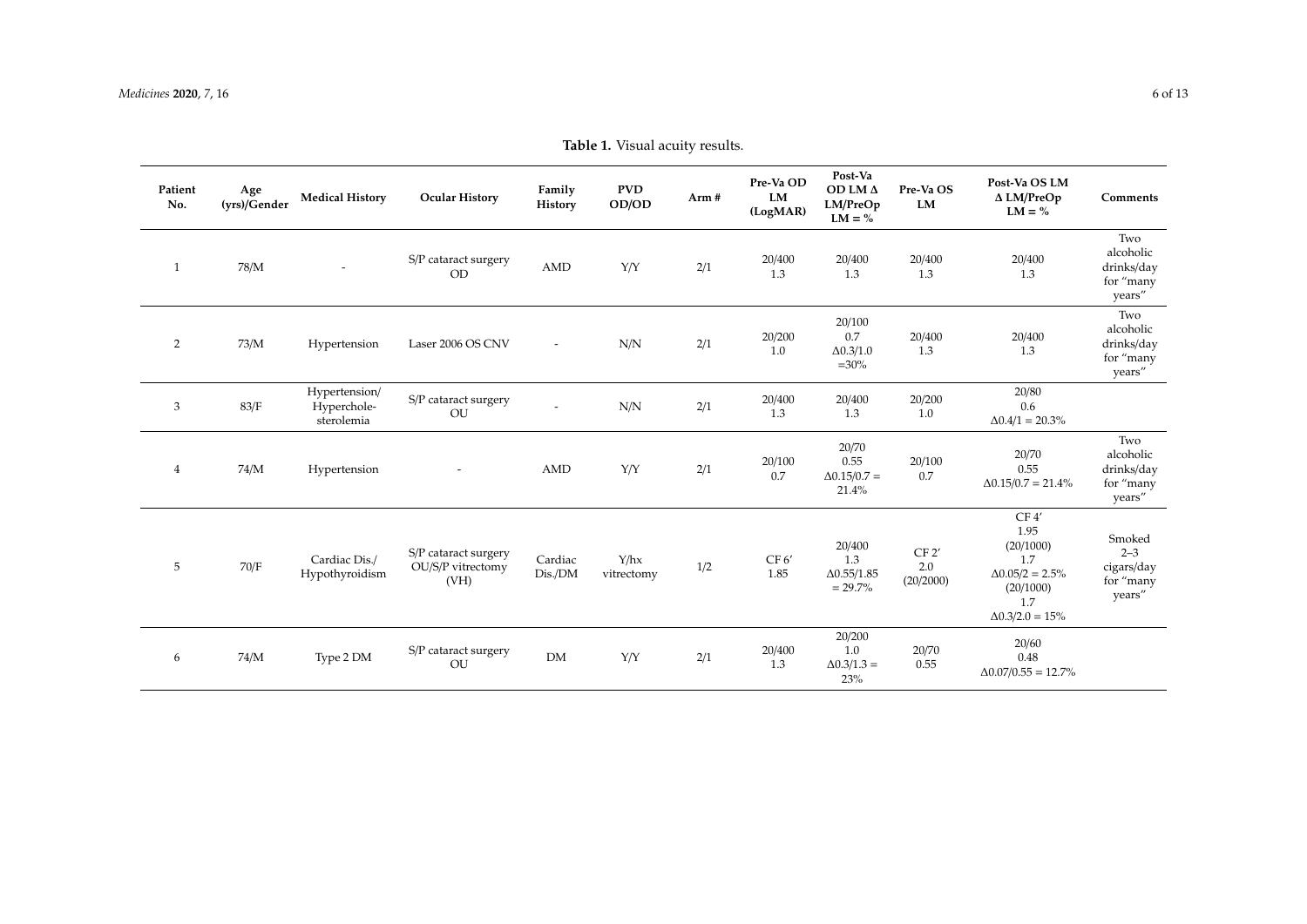**Patient No.**

 $8\,$ 

 $10$ 

12 86/F Hypertension  $\frac{S/P \text{ cataract surgery}}{OU}$  -  $\frac{Y/Y}{2/2}$ 

 $V/Y$  2/2

13 78/F Hypertension S/P cataract surgery OU

| tient<br>Ñ٥.   | Age<br>(yrs)/Gender | <b>Medical History</b>                      | <b>Ocular History</b>                                                                                                  | Family<br>History | <b>PVD</b><br>OD/OD | Arm# | Pre-Va OD<br>LM<br>(LogMAR) | Post-Va<br>OD LM Δ<br>LM/PreOp<br>$LM = \%$             | Pre-Va OS<br>LM    | Post-Va OS LM<br>$\Delta$ LM/PreOp<br>$LM = \%$ | Comments                                        |
|----------------|---------------------|---------------------------------------------|------------------------------------------------------------------------------------------------------------------------|-------------------|---------------------|------|-----------------------------|---------------------------------------------------------|--------------------|-------------------------------------------------|-------------------------------------------------|
| $\overline{7}$ | 84/F                | Hypertension                                | S/P cataract surgery<br>OU                                                                                             | AMD/glaucoma      | Y/Y                 | 1/1  | CF 5'<br>1.9                | 20/300<br>1.16<br>$\Delta 0.74/1.9 =$<br>38.9%          | 20/200<br>1.0      | 20/100<br>0.7<br>$\Delta 0.3/1.0 = 30\%$        |                                                 |
| 8              | 77/F                | Hyperthyroidism,<br>Hypertension            | S/P cataract surgery<br>OS, Brown's<br>Syndrome                                                                        | <b>DM</b>         | N/Y                 | 2/2  | 20/70-2<br>0.56             | $20/40 - 2$<br>0.31<br>$\Delta 0.25/0.56$<br>$= 44.6\%$ | $20/80 + 1$<br>0.6 | $20/60+2$<br>0.45<br>$\Delta 0.14/0.6 = 23.3\%$ |                                                 |
| 9              | 83/F                | Hypertension                                | S/P cataract surgery<br>OU                                                                                             | AMD               | Y/N                 | 1/2  | 20/40<br>0.3                | 20/40<br>0.3                                            | CF 6'<br>1.85      | 20/400<br>1.3<br>$\Delta 0.55/1.85 = 29.7\%$    |                                                 |
| 10             | 81/M                | Type 2<br>DM/Pacemaker/<br>Hyperthy-roidism | Laser OD CNV/S/P<br>cataract surgery<br><b>OU/S/P VEGF</b><br>injections OS/S/P<br>Vitrectomy-membrane<br>stripping OD | AMD/DM            | N/Y                 | 3/2  | Cf 6'<br>1.85               | 20/400<br>1.3<br>$\Delta 0.55/1.85$<br>$= 29.7\%$       | 20/50<br>0.4       | 20/40<br>0.3<br>$\Delta 0.1/0.4 = 25\%$         |                                                 |
| 11             | 78/F                | Hypertension                                | S/P cataract surgery<br>OU/glaucoma OU                                                                                 | AMD/glaucoma      | Y/Y                 | 2/2  | 20/400<br>1.3               | 20/400<br>1.3                                           | 20/200<br>1.0      | 20/400<br>1.3<br>$\Delta 0.3/1.0 = (-30\%)$     | Smoked x<br>30 years,<br>dc'ed 3 yrs.<br>$\sim$ |

20/400 1.3

20/400 1.3

20/300 1.16  $Δ0.14/1.3 =$ 10.8%

> 20/400  $1.3$

20/400  $1.3$ 

> 20/400 1.3

20/350 1.23  $\Delta 0.07/1.3 = 5.4\%$ 

> 20/400  $1.3$

**Table 1.** *Cont.*

dc'ed 3 yrs. ago

4M postop, RD OS, successfully repaired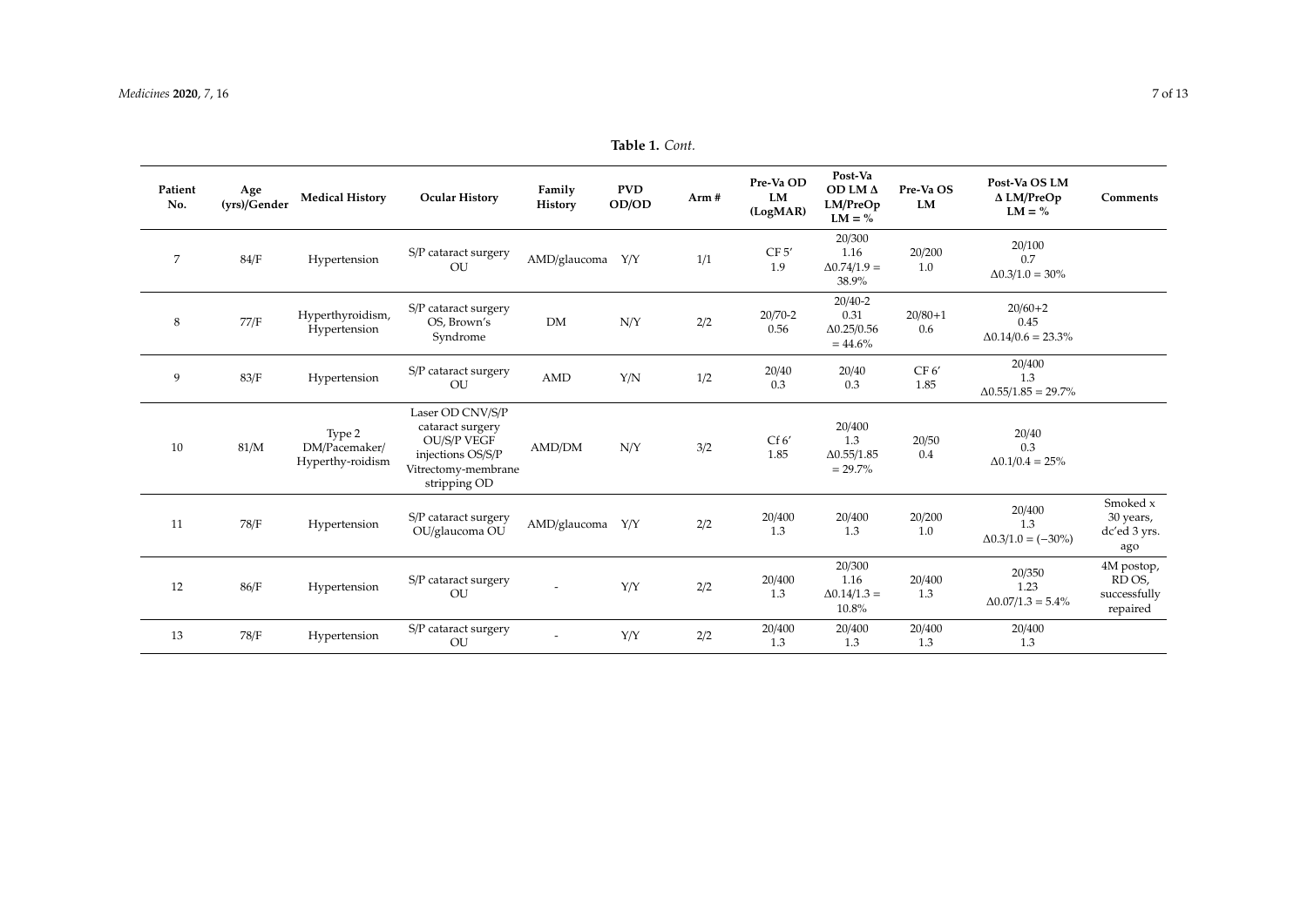**Patient No.**

 $15\,$ 

<span id="page-7-0"></span> $16$ 

| tient<br>No. | Age<br>(yrs)/Gender | <b>Medical History</b>     | <b>Ocular History</b>                                                         | Family<br>History | <b>PVD</b><br>OD/OD | Arm # | Pre-Va OD<br>LM<br>(LogMAR) | Post-Va<br>OD LMΔ<br>LM/PreOp<br>$LM = \%$                | Pre-Va OS<br>LM       | Post-Va OS LM<br>$\Delta$ LM/PreOp<br>$LM = \%$ | Comments                                     |
|--------------|---------------------|----------------------------|-------------------------------------------------------------------------------|-------------------|---------------------|-------|-----------------------------|-----------------------------------------------------------|-----------------------|-------------------------------------------------|----------------------------------------------|
| 14           | 70/F                | Hypertension               |                                                                               | AMD               | Y/Y                 | 2/2   | $20/200+1$<br>1.0           | 20/100<br>0.7<br>$\Delta 0.3/1.0 =$<br>$30\%$             | $20/200+1$<br>1.0     | 20/100<br>0.7<br>$\Delta 0.3/1 = 30\%$          |                                              |
| 15           | 69/M                | Hypertension/<br>Pacemaker | "Many" VEGFI<br>injections OU x yrs                                           | <b>DM</b>         | Y/Y                 | 2/1   | 20/400<br>1.3               | 20/400<br>1.3                                             | $20/100+1$<br>0.7     | 20/80<br>0.6<br>$\Delta 0.1/0.7 = 14.3\%$       | Geographic<br>atrophy<br>without<br>scarring |
| 16           | 90/M                | Hypertension/S/P<br>CABG   | "Many" VEGFI<br>injections OU x<br>yrs/S/P laser<br>OD/cataract surgery<br>OU | AMD               | Y/Y                 | 1/3   | $20/50-2$<br>0.45           | $20/60+1$<br>0.46<br>$\Delta 0.01 / 0.45$<br>$= (-2.2\%)$ | 20/400<br>1.3         | 20/400<br>1.3                                   |                                              |
|              |                     |                            |                                                                               |                   |                     |       | $18.71/16 =$<br>1.169       | $15.44/16 =$<br>0.965                                     | $17.3/16 =$<br>1.081  | $15.36/16 = 0.96$                               |                                              |
|              |                     |                            |                                                                               |                   |                     |       | total pre<br>36.01/32       | $= 1.1253$<br>pre LM                                      | total post<br>30.8/32 | $= 0.9625$ post LM                              | $delta' =$<br>0.1628                         |

Improve OD 3.28/9

delta/pre for all 14.50%

ImproveOS 2.23/11

used CF used CF used CF

 $5.51/20 =$ 27.6%

**Table 1.** *Cont.*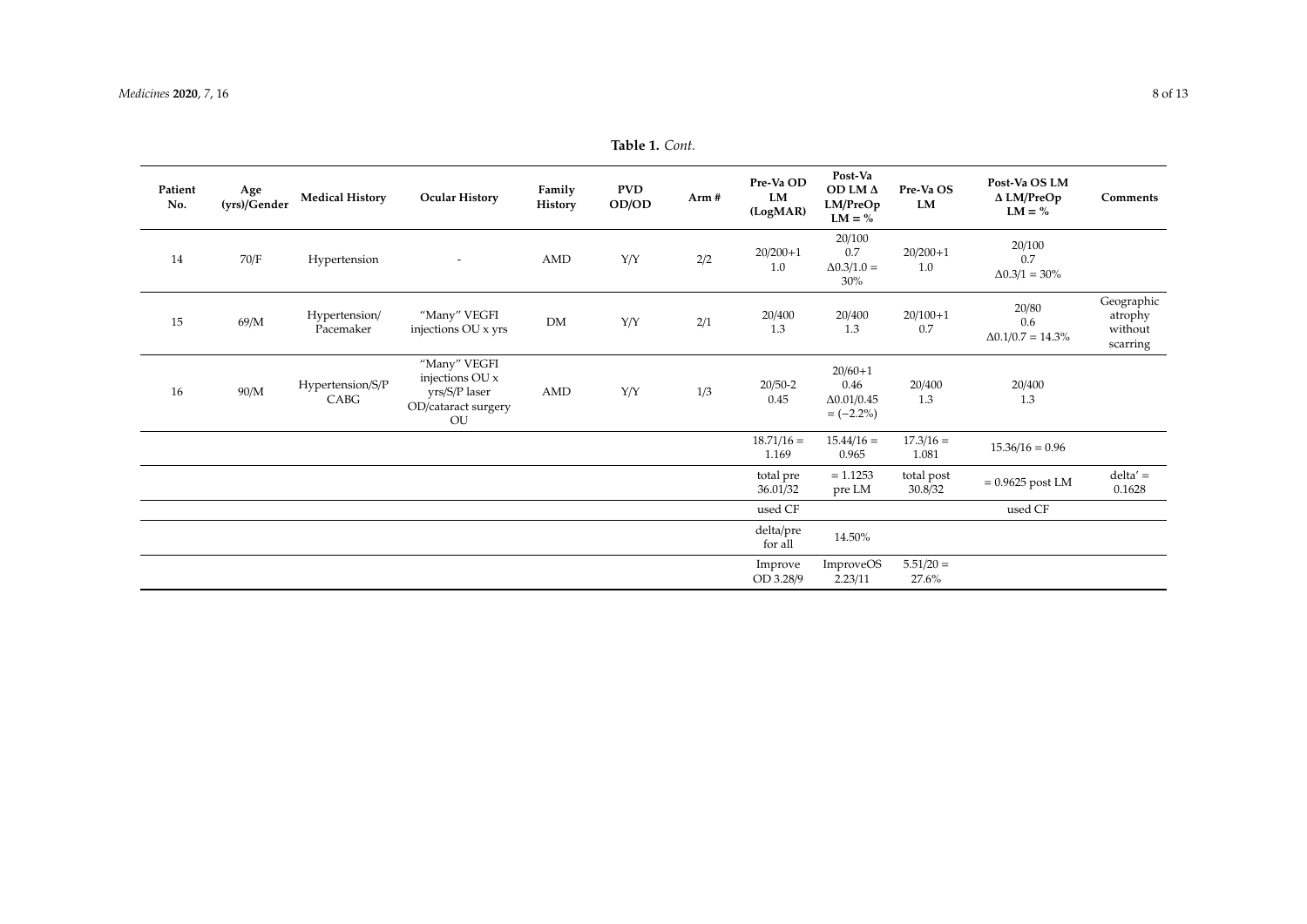<span id="page-8-0"></span>

| Patient#       | Postop Va Change OD | Postop Va Change OS | Postop Total Change in<br><b>Best Va OU</b> |
|----------------|---------------------|---------------------|---------------------------------------------|
| $\mathbf{1}$   | No Change           | No Change           | No Change                                   |
| $\overline{2}$ | $+3$ lines          | No Change           | $+3$ lines                                  |
| 3              | No Change           | $+4$ lines          | $+4$ lines                                  |
| 4              | $+1.5$ lines        | $+1.5$ lines        | $+1.5$ lines                                |
| 5              | $+3$ lines          | CF2' to CF4'        | $+3$ lines                                  |
| 6              | $+3$ lines          | $<$ +1 line         | $<$ +1 line                                 |
| 7              | $+6$ lines          | $>2$ lines          | $>2$ lines                                  |
| 8              | $<+3$ lines         | $<$ +1 line         | $<+3$ lines                                 |
| 9              | No Change           | $> +6$ lines        | No Change                                   |
| 10             | $> +7$ Lines        | $<$ +1 line         | $<$ +1 line                                 |
| 11             | No Change           | $-3$ lines          | $-3$ lines                                  |
| 12             | $+1$ line           | $<$ +1 line         | $+1$ line                                   |
| 13             | No Change           | No Change           | No Change                                   |
| 14             | $<+3$ lines         | $<+3$ lines         | $<+3$ lines                                 |
| 15             | No Change           | $<$ +1 line         | $<$ +1 line                                 |
| 16             | $+/-$ No Change     | No Change           | No Change                                   |

**Table 2.** Change in snellen lines of vision.

Postoperative fundus photographs and postoperative ocular coherence tomographs (OCT) were provided variably by the patient's local ophthalmologist in follow up exams. An analysis of the preoperative and available postoperative fundus photographs and OCT taken at the macula did not demonstrate any grossly observable differences. This may imply that the visual improvements were a result of paracrine effects on the RPE as suggested in Jiang's laser injury work and not engraftment. However, preclinical evidence by Harris on CD 133 suggests the transdifferentiation of BMSCs to RPE cells is possible.

Table [3](#page-8-1) shows samples taken from the bone marrow aspirate before, and again after the centrifugation process. The first column shows the pre- and post-centrifuge cells in the five patients who had no change or worsened (one eye). The second column is of the 11 patients who had improved vision. There is a large standard deviation in each of the various groups and no statistical differences were noted in the number of cells provided between patients who improved and patients who did not.

<span id="page-8-1"></span>

|                     |                   |                 |        | Vision Worsened or No Change | <b>Vision Improved</b> |                 |                |                 |    |
|---------------------|-------------------|-----------------|--------|------------------------------|------------------------|-----------------|----------------|-----------------|----|
|                     |                   | AVG             | $^{+}$ | SD                           | N                      | AVG             | $\,{}^+$       | SD              | N  |
| <b>PRE</b>          | TNC (total cells) | 3,506,640,000   | $\pm$  | 2,245,323,702                | 5                      | 3,397,163,636   | 土              | 2,733,548,103   | 11 |
|                     | RBC (total cells) | 609,660,000,000 | $^{+}$ | 114,498,188,632              |                        | 523,415,254,545 | 土              | 191,745,553,487 | 11 |
|                     | Plt (total cells) | 17,558,400,000  | 土      | 10,649,249,589               | 5                      | 14,269,090,909  | $\overline{+}$ | 11,184,658,103  | 11 |
| <b>BMAC</b><br>Post | TNC (total cells) | 1,191,480,000   | 土      | 917,372,055                  | 5                      | 1,183,881,818   | 土              | 1,004,155,772   | 11 |
|                     | RBC (total cells) | 4,748,170,000   | 土      | 8,914,776,662                | 5                      | 11,493,979,091  | 士              | 9,554,840,765   | 11 |
|                     | Plt (total cells) | 4,210,500,000   | 土      | 5,474,659,624                | 5                      | 3,142,636,364   | 土              | 5,975,152,831   | 11 |

Whether a posterior vitreous detachment (PVD) was present or did not make any difference. In comparing the different procedures, there did not appear to be a difference in the effectiveness.

If the patient presented with a preoperative visual acuity of 20/400 or less, the maximum postoperative improvement in visual acuity was 20/300. This also indicates that macular function is not restored, but there is presumably an improvement in function at the margins of the central scotoma.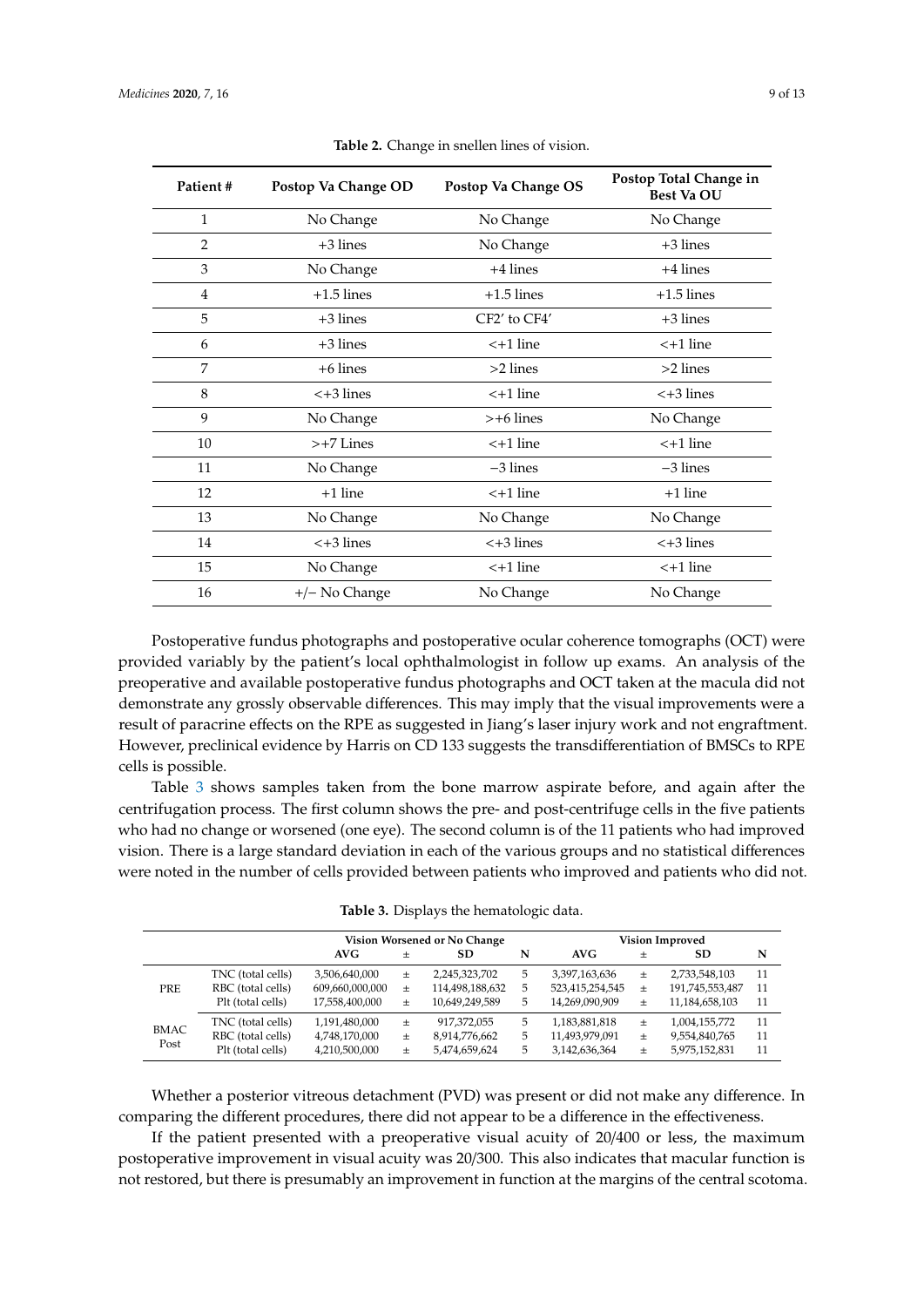If the patient presented with a visual acuity of 20/200, improvement to 20/80 was seen. This implies that the penumbra of the atrophic areas still possesses macular function. A presenting visual acuity of 20/100 indicates macular function and postoperative improvement to 20/70 was observed. Early intervention is beneficial.

#### **4. Discussion**

Age-related macular degeneration (AMD) [\[11\]](#page-11-7) is the main reason why older patients lose vision. It is anticipated to afflict about one hundred ninety six million individuals this year (2020) [\[12\]](#page-11-8). The classic appearance of AMD includes yellow-white deposits called drusen, which are composed of lipids, proteins, lipofuscin granules and small RNAs [\[13\]](#page-11-9). The more advanced stages of the disease may be divided into the more common "dry" or atrophic type, also called geographic atrophy, and a "wet" or neovascular type [\[12](#page-11-8)[,13\]](#page-11-9). At the present time, there are treatments for wet AMD in the form of inhibitors of vascular endothelial growth factor, as well as older treatments such as laser photocoagulation and photodynamic therapy for patients. Certain vitamins and the eating of vegetables may extend the time before neovascularization develops for certain stages of dry AMD. However, there is no effective means to reverse or improve vision for the dry type of AMD.

The rate of progression of AMD is thought to be increased by cigarette smoking, eating dietary fats and obesity [\[14\]](#page-11-10). Initially, dietary supplements such as lutein, zeaxanthin and omega type three fatty acids were shown to slow AMD progression but further analysis did not prove efficacy [\[15\]](#page-12-0).

Visual cycle modulators [\[16\]](#page-12-1), inflammatory modulators [\[17\]](#page-12-2) and neuroprotective agents [\[18\]](#page-12-3) have all been studied in an attempt to slow the progression of dry AMD. Mitochondrial aging and the production of oxidative molecules are postulated to promote the initiation and advancement of AMD but no effective pharmacological interventions have proven successful.

Fifty percent of the risk of developing AMD has been explained by a complex association of genetics, environment and lifestyle. Genetic linkage analysis has identified multiple sets of genetic variants that have roles in the immune response, inflammatory processes and retinal homeostasis [\[19\]](#page-12-4).

Regrowth of the layer of retinal pigment epithelium (RPE) using cell-based therapies has been performed but this technique relies upon the presence of remaining photoreceptors. Treating significant geographic atrophy, with the loss of all the retinal layers, remains problematic. Difficulties include the formation of functional synapses and the successful orientation and polarization of the donor photoreceptors following transplantation.

We have previously shown that the SCOTS treatment of patients with retinal and optic nerve disease including Lebers hereditary optic neuropathy (LHON) could provide visual acuity benefit, which was stable over multiple months. This included acuity increases from counting fingers to 20/100 and hand motion to 20/200 with benefit to peripheral vision and the thickness of the nerve fiber layer (NFL) of the head of the optic nerve [\[20\]](#page-12-5).

We also reported regarding a larger group of patients with retinitis pigmentosa, a genetic, inherited retinopathy. The treatment in SCOTS is the first and only approach to show statistically significant visual acuity improvement ( $p < 0.016$ ) in this hereditary, blinding condition. Following treatment, 64.7% of patients showed an average of 10.23 Snellen lines of improvement in binocular vision. Of eyes treated, 45.5% showed improvement averaging a 40.9% increase on the LogMAR vision scale with 45.5% remaining secure during the period of follow up. This is the first time any treatment has proven beneficial to acuity or stabilized vision in a hereditary retinopathy [\[21\]](#page-12-6).

Limitations are present in any study. The patients in SCOTS often were traveling some distance and they were followed by their local ophthalmologists after the procedure. This was a positive in that the independent eye exams were thought to help eliminate any potential bias. One study limitation was that local eye doctors did not typically have ETDRS charts available to test the patients; rather Snellen acuities were provided. This excluded the potential of comparing preoperative ETDRS visions with postoperative ETDRS. Unfortunately, technicians unfamiliar with low vision patients may not allow adequate time for the patient to use eccentric fixation and therefore lower visual acuities may be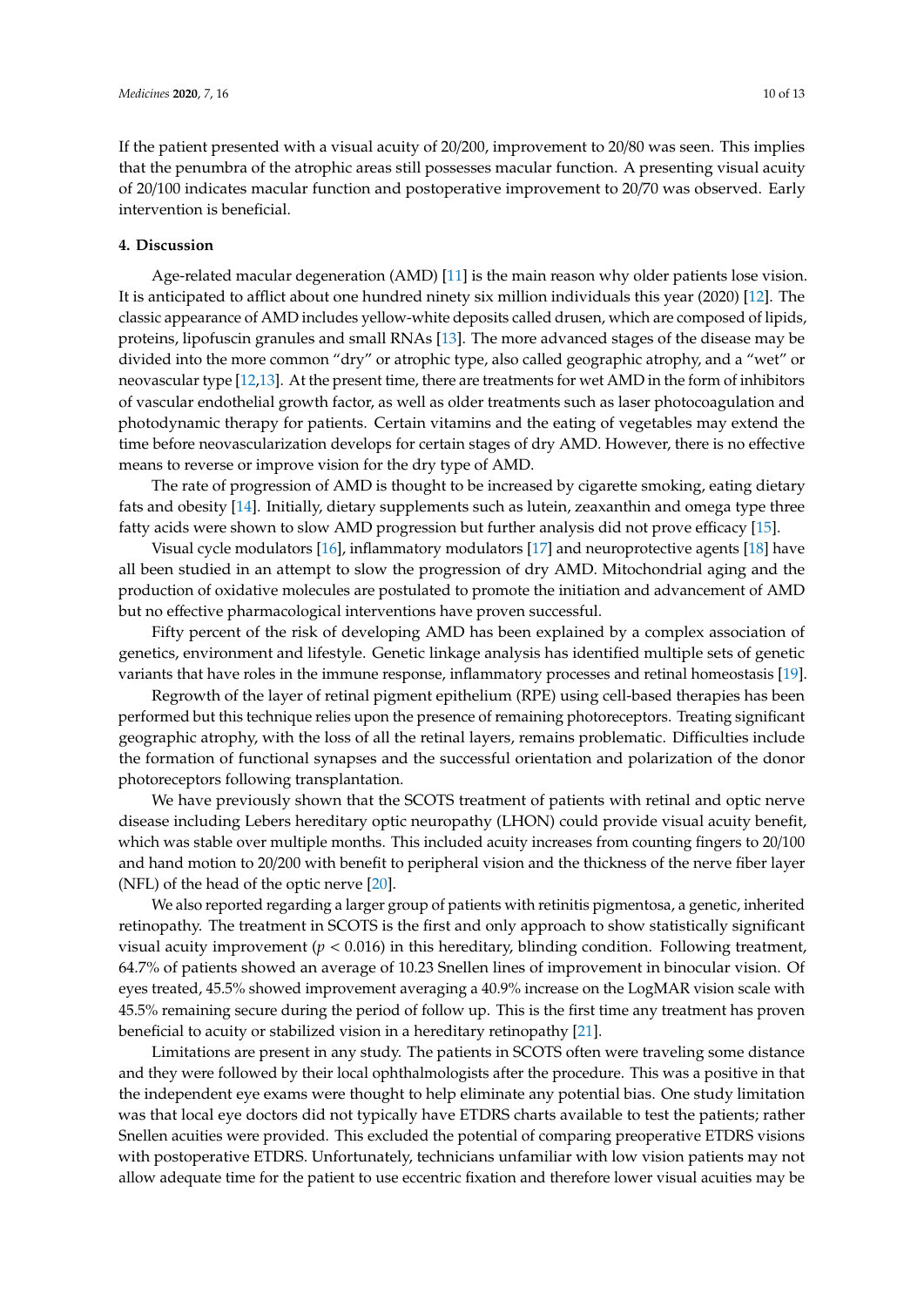recorded. In addition, despite instructions to the contrary, in many cases, postoperative visual field testing was not provided by the patient's eye doctor, despite the ability of the patient to do so.

In 2010, Weiss performed the first subretinal surgery for a patient with AMD utilizing bone marrow-derived stem cells taken from the patient. Schwartz subsequently reported the subretinal injection of human embryonic stem cells (hESC) that had been differentiated into RPE cells. In 18 eyes treated, vision increased in 10 eyes, increased or remained stable in 7 eyes and was reduced in 1 eye. They reported complications associated with the performance of their surgery and also as a consequence of required immunosuppression. Although visual acuity improvements were marginal and immunosuppression problematic, the procedure appeared safe [\[22\]](#page-12-7). Clinical trials of induced pluripotent stem cells are presently underway [\[23\]](#page-12-8).

Similarly, Song reported results of subretinal injections of hESC for AMD and Stargardts in four patients, which required the use of immunosuppression. They reported that there were no serious safety issues although one patient developed pneumonia, potentially related to immunosuppression, that was successfully treated. Lines of visual improvement were noted in three of the four eyes treated [\[24\]](#page-12-9). Of interest to readers may be other allogenic stem cell clinical trials including the ACT trials, Masayo Takahashi hiPSC-RPE trial, JCyte Trial and ReNeuron trial. An important advantage of autologous BMSCs is that no immunosuppression is required, avoiding the expense and risk associated with modifying the immune system.

Treatment with BMSCs has shown visual benefit for a number of ophthalmologic diseases as already outlined. The retina is a complex multilayer and multicellular structure that includes retinal pigment epithelial tissue, specialized neurons that form photoreceptors, several types of special neurons for the integration of neuronal information and the Muller cells, which may function in retinal regeneration. The improvements that have been demonstrated following treatment with BMSC in dry AMD may result from a similarly complex mix of actions on the various tissues.

A general mechanism by which BMSCs affect retinal cells is through the release of exosomes and microsomes that contain various proteins and nucleic acids. These may provide neuroprotection by increasing the resiliency and improving the function of retinal cells. Various neuroprotective substances including nerve growth factor (NGF), brain-derived neurotrophic factor (BDNF), ciliary body derived neurotrophic factor, and glial cell-derived neurotrophic factor all have been documented in exosomes. The release of micro-interference RNA (miRNA) can up- and down-regulate gene expression to the benefit of cells. Potentially, this could improve trans-retinol recovery to cis-retinal and reduce lipofuscin and drusen formation. Transfer of cytoplasmic structures via cytoplasmic bridges to adjacent cells, specifically mitochondria but potentially microtubules, has been demonstrated, which may neuroprotect and improve cell functioning.

In animal models, Muller cells will spontaneously form new retinal cells including photoreceptors, but this previously had remained in question for the human retina. However, formation of new neurons, called neuronal transdifferentiation, has now been shown to occur in the human retina following the fusion of BMSCs with Muller Cells [\[5\]](#page-11-4). Placement of BMSCs as provided in the SCOTS study may allow this to occur more frequently, with potential differentiation into photoreceptors a possibility. Immune modulation and reduction of inflammation that is caused by deposition of retinol dimers called A2E in retinal pigment epithelial (RPE) cells may be important.

The absence of grossly different postoperative fundus photographs or OCT suggests that the visual improvements were a result of paracrine effects on RPE as suggested in Jiang's laser injury work and not engraftment. However preclinical evidence in Harris on CD 133 suggests transdifferentiation of BMSCs to RPE cells is possible. Greater scrutiny of cellular presence following clinical improvements may help to resolve when engraftment versus paracrine effects may predominate.

### **5. Conclusions**

Dry age-related macular degeneration (AMD) is a leading cause of vision loss in the older population. The progressive decrease in central vision is highly impactful to patients with the loss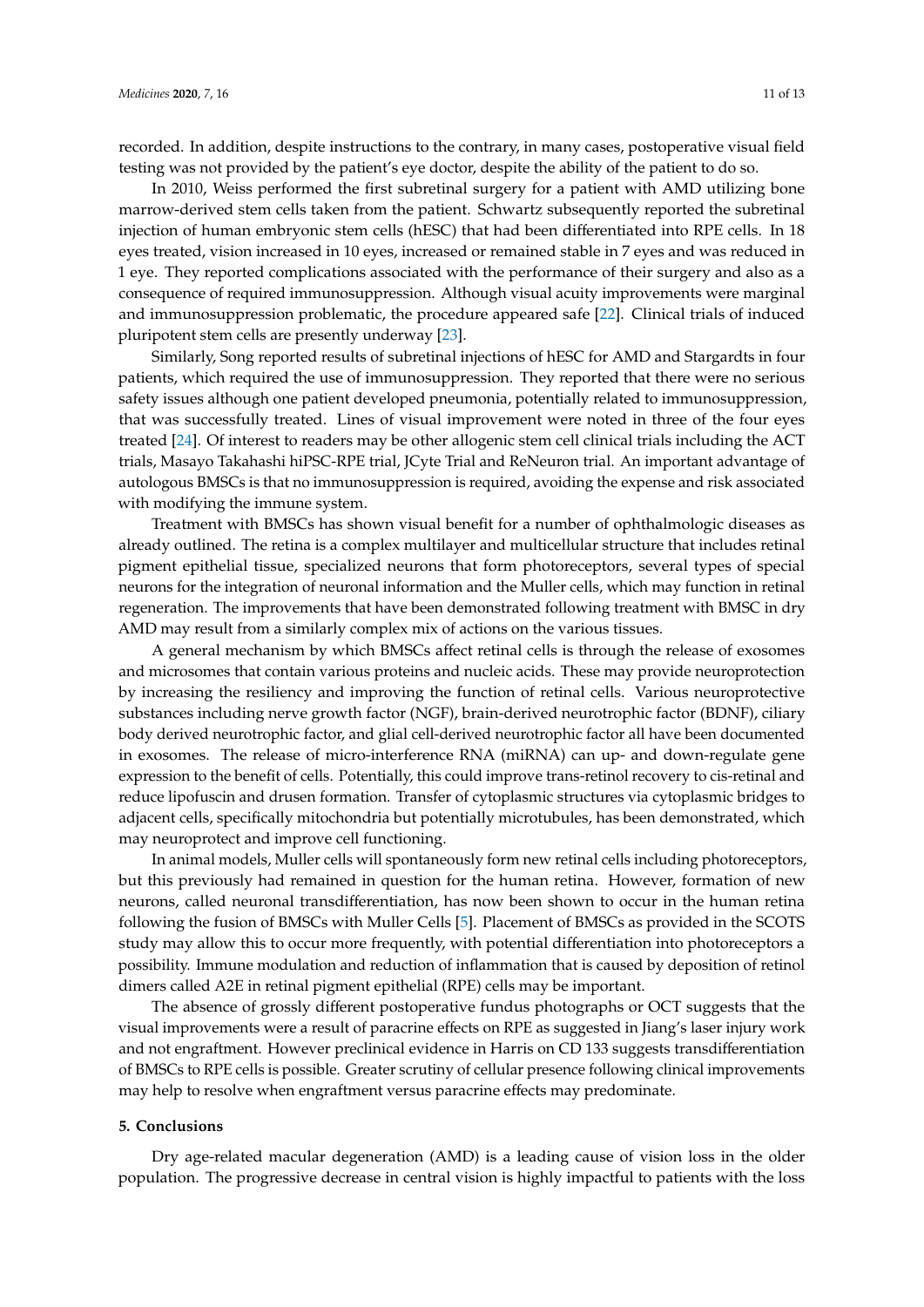of ability to drive, read unaided and see faces. There is no approved drug treatment to mitigate the natural course of visual loss associated with dry AMD. In our paper, 32 eyes with dry AMD were treated with autologous bone marrow-derived stem cells (BMSCs). Following treatment, 63% of eyes were found to have improved visual acuity averaging 27.6% on LogMAR and ranging from 2.5% to 44.6%. The visual acuity maintained stability in 34% of eyes treated over a one year follow up period. No immunosuppression was needed to support the transferred cells. Results were statistically significant ( $p < 0.001$ ). Our evaluation supports that this approach may improve or stabilize visual acuity in the dry form of AMD. Further clinical evaluation of this treatment option is warranted.

**Author Contributions:** Conceptualization, J.N.W. and S.L.; Methodology, J.N.W. and S.L.; Validation, J.N.W. and S.L.; Formal Analysis, S.L.; Investigation, J.N.W.; Data Curation, J.N.W. and S.L.; Writing—Original Draft Preparation, J.N.W. and S.L.; Writing—Review & Editing, J.N.W. and S.L. All authors have read and agreed to the published version of the manuscript.

**Funding:** This research received no external funding.

**Conflicts of Interest:** The authors indicated no potential conflicts of interest.

## **References**

- <span id="page-11-0"></span>1. Harris, J.R.; Fisher, R.; Jorgensen, M.; Kaushal, S.; Scott, E.W. CD 133 progenitor cells from the bone marrow contribute to retinal pigment epithelial repair. *Stem Cells* **2009**, *27*, 457–466. [\[CrossRef\]](http://dx.doi.org/10.1634/stemcells.2008-0836)
- <span id="page-11-1"></span>2. Gong, L.; Wu, Q.; Song, B.; Lu, B.; Zhang, Y. Differentiation of rat mesenchymal stem cells transplanted into the subretinal space of sodium iodate-injected rats. *Clin. Exp. Ophthalmol.* **2008**, *36*, 666–671. [\[CrossRef\]](http://dx.doi.org/10.1111/j.1442-9071.2008.01857.x)
- <span id="page-11-2"></span>3. Jiang, Y.; Zhang, Y.; Zhang, L.; Wang, M.; Zhang, X.; Li, X. Therapeutic Effect of Bone Marrow Mesenchymal Stem Cells on Laser-Induced Retinal Injury in Mice. *Int. J. Mol. Sci.* **2014**, *15*, 9372–9385. [\[CrossRef\]](http://dx.doi.org/10.3390/ijms15069372) [\[PubMed\]](http://www.ncbi.nlm.nih.gov/pubmed/24871366)
- <span id="page-11-3"></span>4. Becker, S.; Jayaram, H.; Limb, G.A. Recent Advances towards the Clinical Application of Stem Cells for Retinal Regeneration. *Cells* **2012**, *1*, 851–873. [\[CrossRef\]](http://dx.doi.org/10.3390/cells1040851) [\[PubMed\]](http://www.ncbi.nlm.nih.gov/pubmed/24710533)
- <span id="page-11-4"></span>5. Pesaresi, M.; Bonilla-Pons, S.A.; Simonte, G.; Sanges, D.; Di Vicino, U.; Cosma, M.P. Endogenous Mobilization of Bone-Marrow Cells Into the Murine Retina Induces Fusion-Mediated Reprograming of Müller Glia Cells. *EBioMedicine* **2018**, *30*, 38–51. [\[CrossRef\]](http://dx.doi.org/10.1016/j.ebiom.2018.02.023) [\[PubMed\]](http://www.ncbi.nlm.nih.gov/pubmed/29525572)
- <span id="page-11-5"></span>6. Weiss, J.N.; Levy, S.; Malkin, A. Stem Cell Ophthalmology Treatment Study (SCOTS) for retinal and optic nerve diseases: A preliminary report. *Neural Regen Res.* **2015**, *10*, 982–988. [\[PubMed\]](http://www.ncbi.nlm.nih.gov/pubmed/26199618)
- 7. Weiss, J.N.; Levy, S.; Benes, S.C. Stem Cell Ophthalmology Treatment Study (SCOTS) for retinal and optic nerve diseases: A case report of improvement in relapsing auto-immune optic neuropathy. *Neural Regen Res.* **2015**, *10*, 1507–1515. [\[PubMed\]](http://www.ncbi.nlm.nih.gov/pubmed/26604914)
- 8. Weiss, J.N.; Benes, S.C.; Levy, S. Stem Cell Ophthalmology Treatment Study (SCOTS): Improvement in serpiginous choroidopathy following autologous bone marrow derived stem cell treatment. *Neural Regen Res.* **2016**, *11*, 1512. [\[CrossRef\]](http://dx.doi.org/10.4103/1673-5374.191229) [\[PubMed\]](http://www.ncbi.nlm.nih.gov/pubmed/27857759)
- 9. Weiss, J.N.; Levy, S.; Benes, S.C. Stem Cell Ophthalmology Treatment Study: Bone marrow derived stem cells in the treatment of non-arteritic ischemic optic neuropathy (NAION). *Stem Cell Investig.* **2017**, *4*, 94. [\[CrossRef\]](http://dx.doi.org/10.21037/sci.2017.11.05) [\[PubMed\]](http://www.ncbi.nlm.nih.gov/pubmed/29270420)
- <span id="page-11-6"></span>10. Weiss, J.N.; Levy, S. Stem Cell Ophthalmology Treatment Study (SCOTS): Autologous bone-marrow derived stem cells in the treatment of hereditary macular degeneration. *EC Ophthalmol.* **2019**, *10*, 526–532.
- <span id="page-11-7"></span>11. Schmier, J.K.; Covert, D.W.; Lau, E.C. Patterns and costs associated with progression of age-related macular degeneration. *Am. J. Ophthalmol.* **2012**, *154*, 675–681. [\[CrossRef\]](http://dx.doi.org/10.1016/j.ajo.2012.04.017) [\[PubMed\]](http://www.ncbi.nlm.nih.gov/pubmed/22835513)
- <span id="page-11-8"></span>12. Wong, W.L.; Su, X.; Li, X.; Cheung, C.M.G.; Klein, R.; Cheng Wong, T.Y. Global prevalence of age-related macular degeneration and disease burden projection for 2020 and 2040: A systematic review and meta-analysis. *Lancet Glob. Health* **2014**, *2*, 106–116. [\[CrossRef\]](http://dx.doi.org/10.1016/S2214-109X(13)70145-1)
- <span id="page-11-9"></span>13. Buschini, E.; Fea, A.M.; Lavia, C.A.; Nassisi, M.; Pignata, G.; Zola, M.; Grignolo, F.M. Recent developments in the management of dry age-related macular degeneration. *Clin. Ophthalmol.* **2015**, *9*, 563–574. [\[CrossRef\]](http://dx.doi.org/10.2147/OPTH.S59724) [\[PubMed\]](http://www.ncbi.nlm.nih.gov/pubmed/25878491)
- <span id="page-11-10"></span>14. Cheung, L.K.; Eaton, A. Age-related macular degeneration. *Pharmacotherapy* **2013**, *33*, 838–855. [\[CrossRef\]](http://dx.doi.org/10.1002/phar.1264) [\[PubMed\]](http://www.ncbi.nlm.nih.gov/pubmed/23580402)